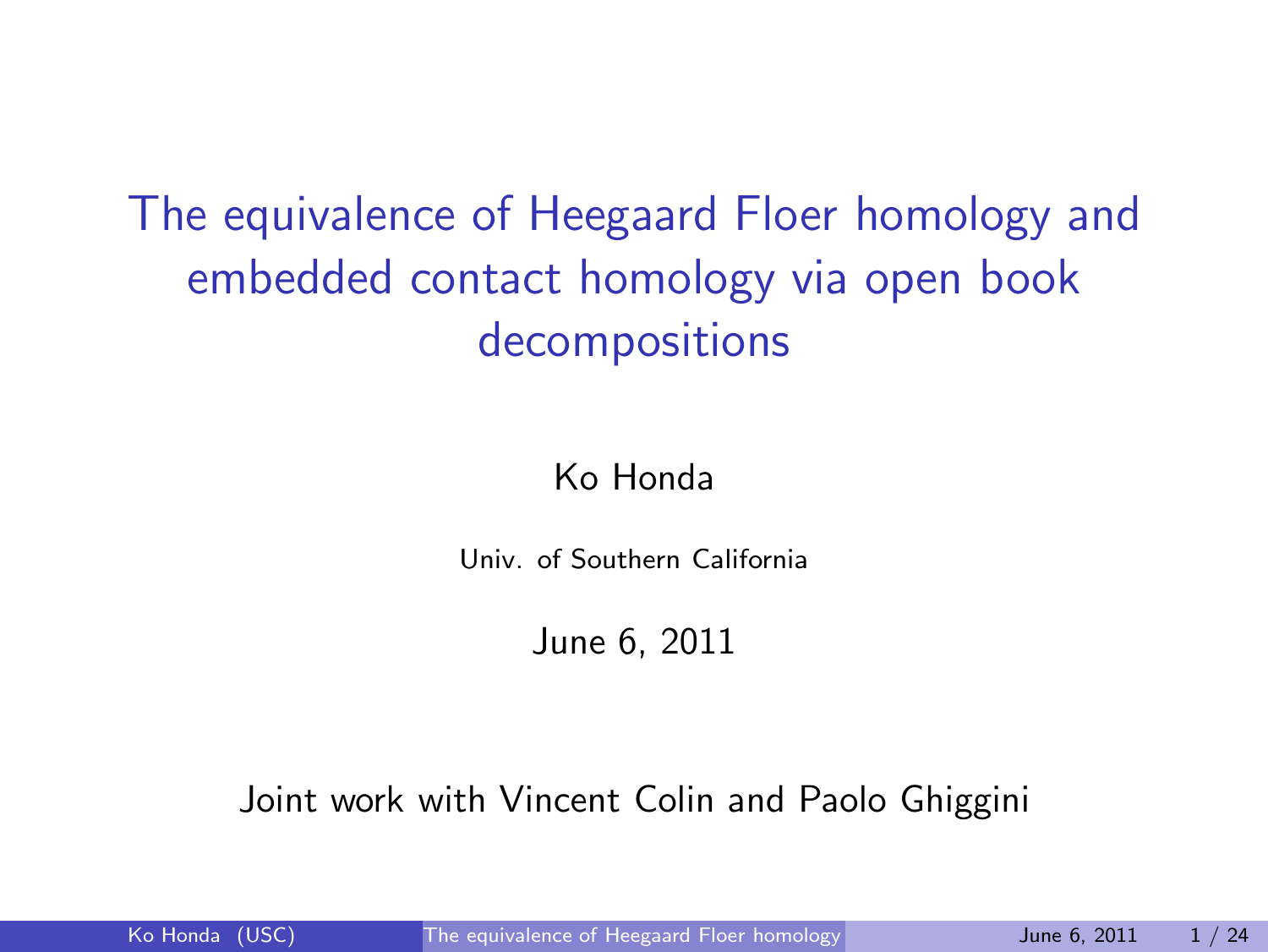### Main result

#### Theorem

Let M be a closed, oriented 3-manifold. Then

$$
\widehat{HF}(-M)\simeq \widehat{ECH}(M).
$$

Here HF refers to Heegaard Floer homology, due to Ozsváth-Szabó, and ECH refers to embedded contact homology, due to Hutchings.

We work over  $\mathbb{F} = \mathbb{Z}/2\mathbb{Z}$ -coefficients.

Both HF and ECH are topological invariants of M:

- $\bullet$  HF a priori depends on the choice of a Heegaard diagram of M;
- ECH a priori depends on the choice of a contact form  $\alpha$  on M.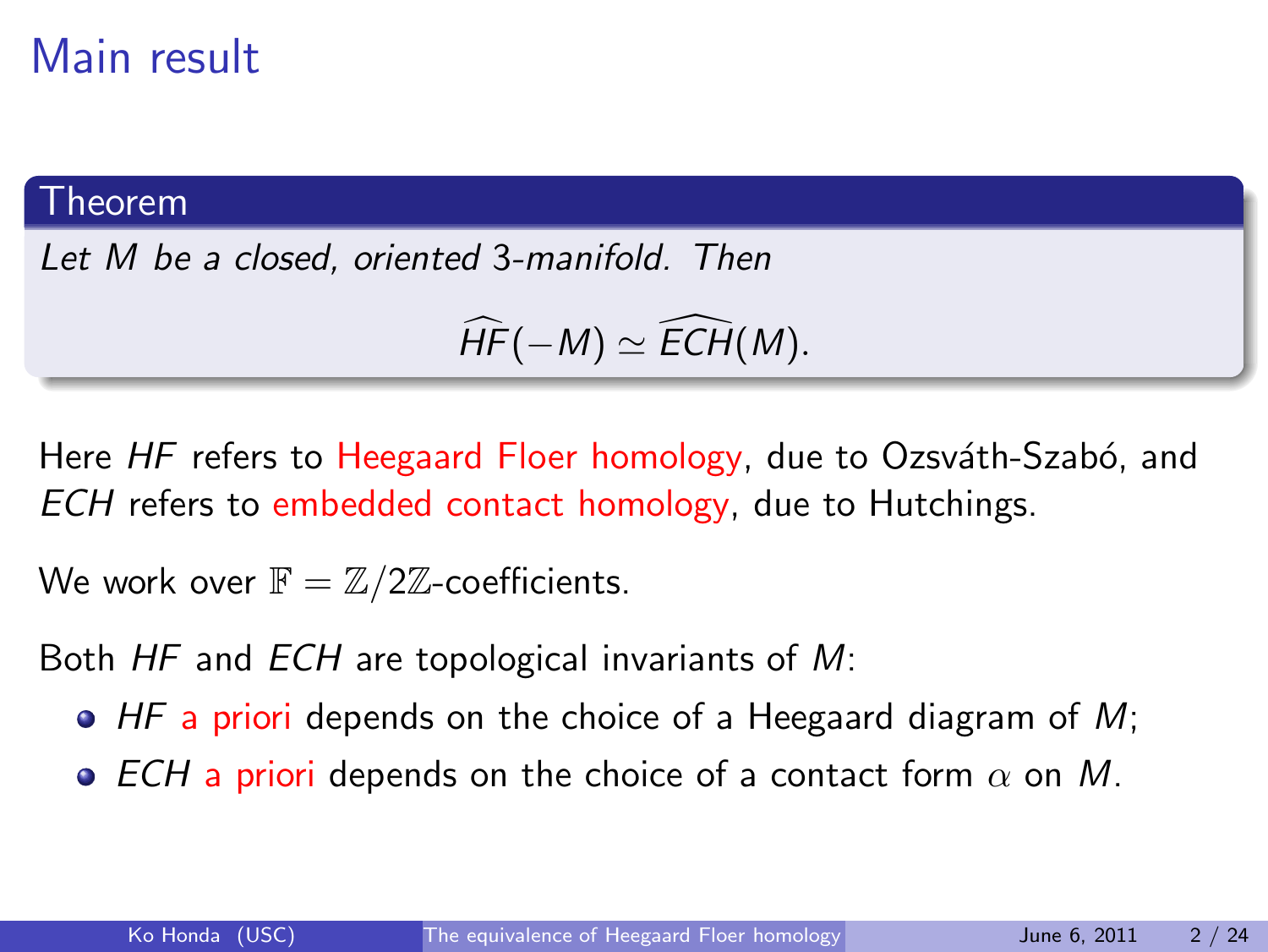# Main result

### Remark

An alternate proof of the same result is due to Kutluhan-Lee-Taubes.

#### Theorem



Here SWF refers to Seiberg-Witten Floer homology, developed by Kronheimer-Mrowka. The top isomorphism is due to Taubes, and is proved using the circle of ideas involved in his proof of the Weinstein conjecture in dimension three.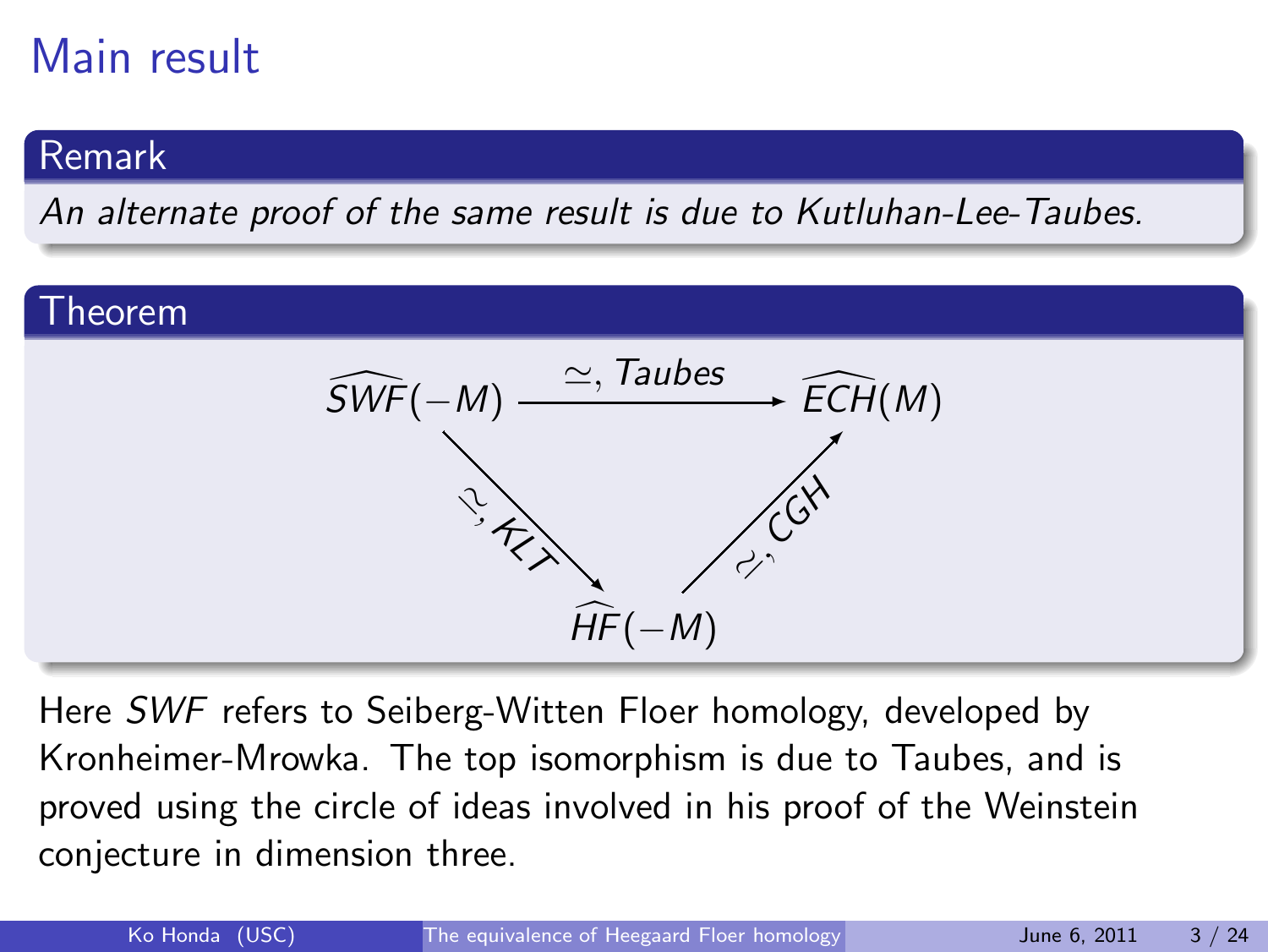### Contact structures

Let M be a closed, oriented 3-manifold. A contact form  $\alpha$  is a 1-form on M which satisfies  $\alpha \wedge d\alpha > 0$ . The corresponding contact structure is the 2-plane field  $\xi = \ker \alpha$ .

To any contact 1-form  $\alpha$  we can assign its Reeb vector field  $R = R_{\alpha}$ defined by:

$$
i_R d\alpha = 0,
$$
  

$$
i_R \alpha = \alpha(R) = 1.
$$

Equivalently, a Reeb vector field  $R$  is a contact vector field which is everywhere transverse to  $\xi$ .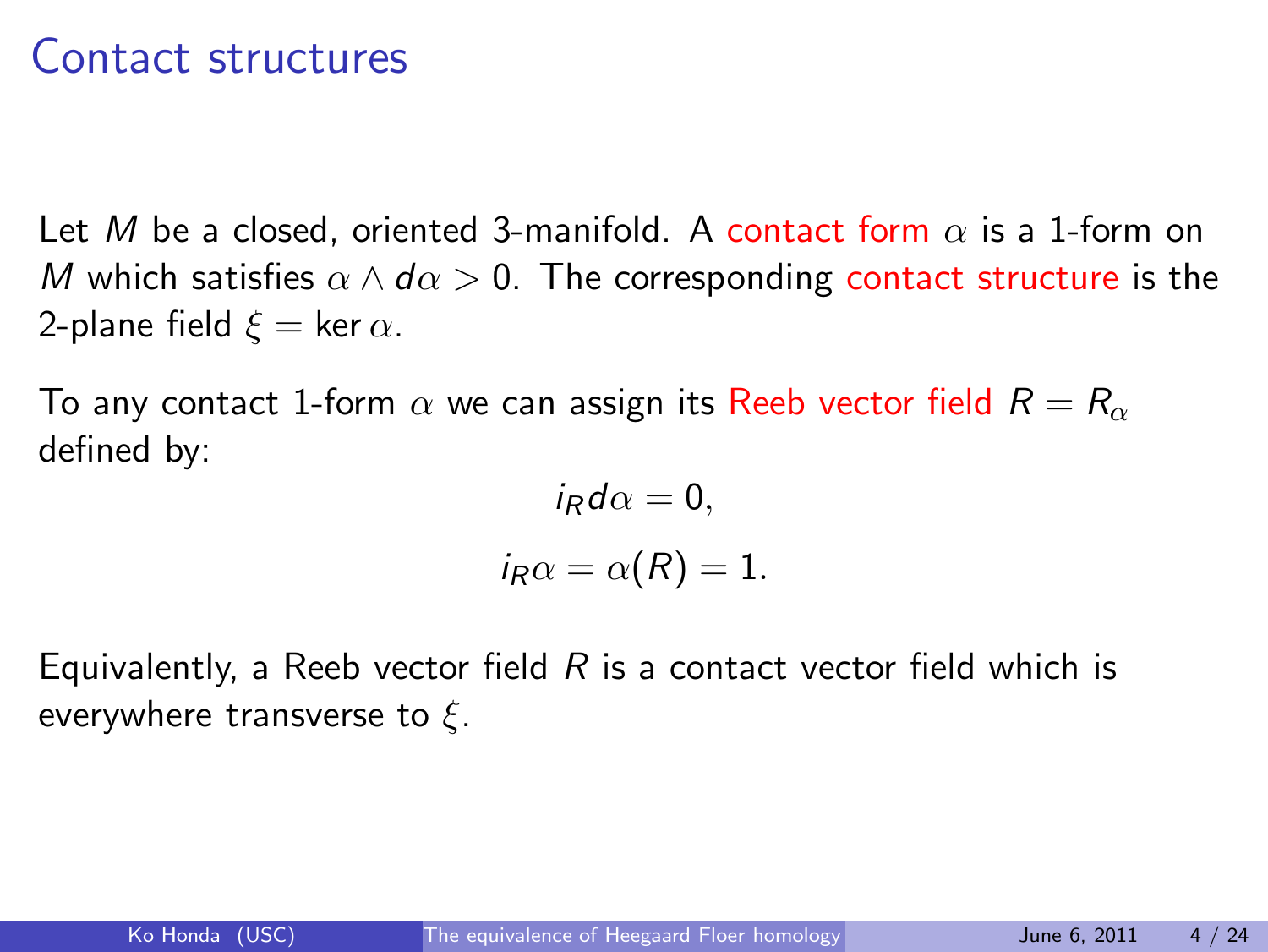### Open book decompositions

Let  $S$  be a compact oriented surface with boundary and  $h: S \stackrel{\sim}{\to} S$  be a diffeomorphism satisfying  $h|_{\partial S} = id$ .

#### Definition

An open book decomposition  $(S, h)$  for M is an identification

 $M \simeq S \times [0, 1] / \sim$ ,

#### where

\n- • 
$$
(x, 1) \sim (h(x), 0)
$$
 for all  $x \in S$ ; and
\n- •  $(x, t) \sim (x, t')$  for all  $x \in \partial S$  and  $t, t' \in [0, 1]$ .
\n

 $S \times \{t\}$  is called a "page" and  $\partial S$  is called the "binding".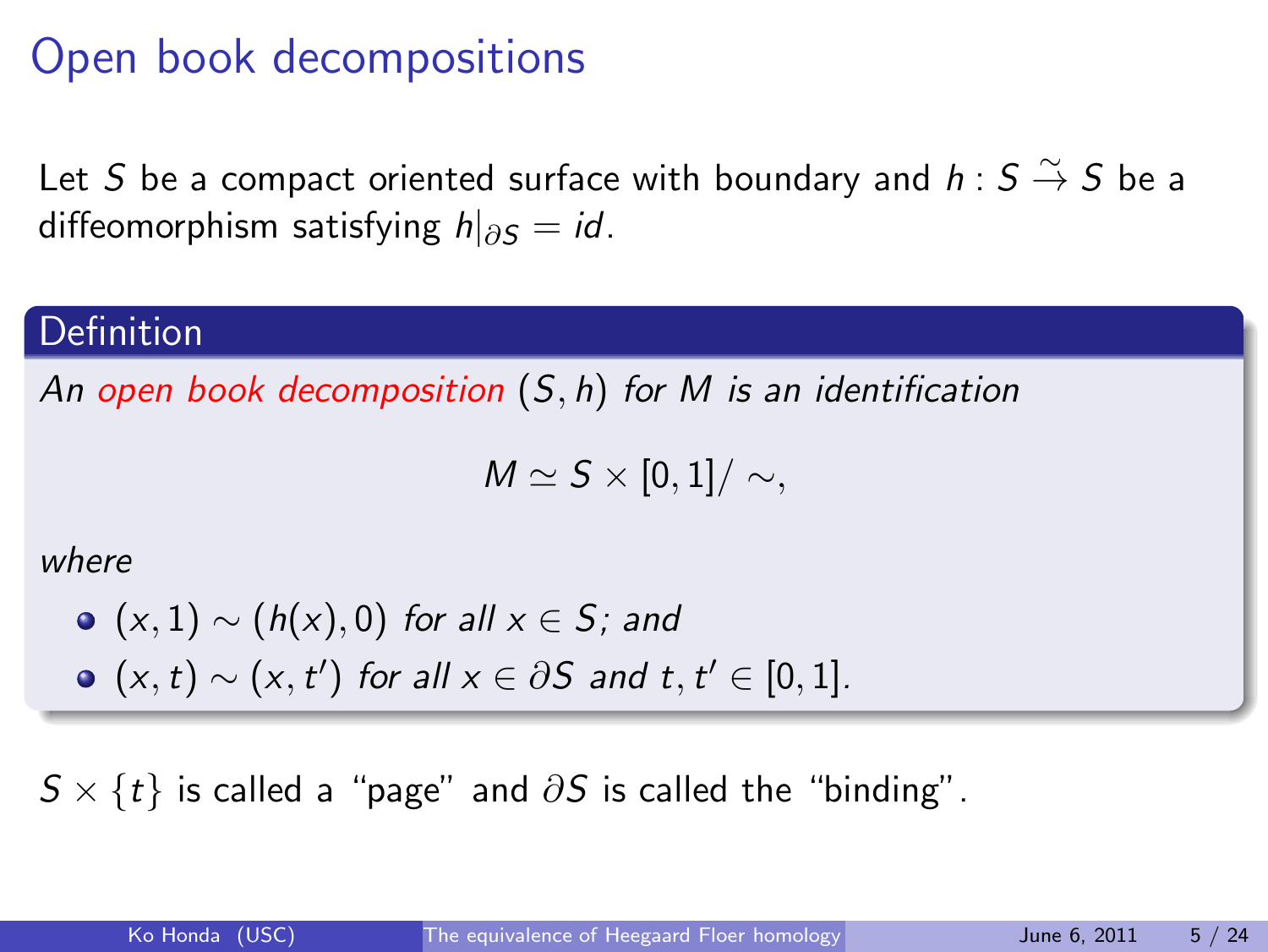# Open book decompositions

### **Definition**

An open book decomposition  $(S, h)$  is adapted to  $(M, \xi)$  if there is a contact form  $\alpha$  for ξ such that the Reeb vector field  $R_{\alpha}$  is transverse to the interiors of the pages  $S \times \{t\}$  and  $\partial S$  is a closed orbit of  $R_{\alpha}$ .

The starting point of this work is the following fundamental result:

### Theorem (Thurston-Winkelnkemper,Torisu,...,Giroux)

There is a one-to-one correspondence between contact structures  $(M,\xi)$ up to isomorphism and open book decompositions  $(S, h)$  up to "positive" stabilization".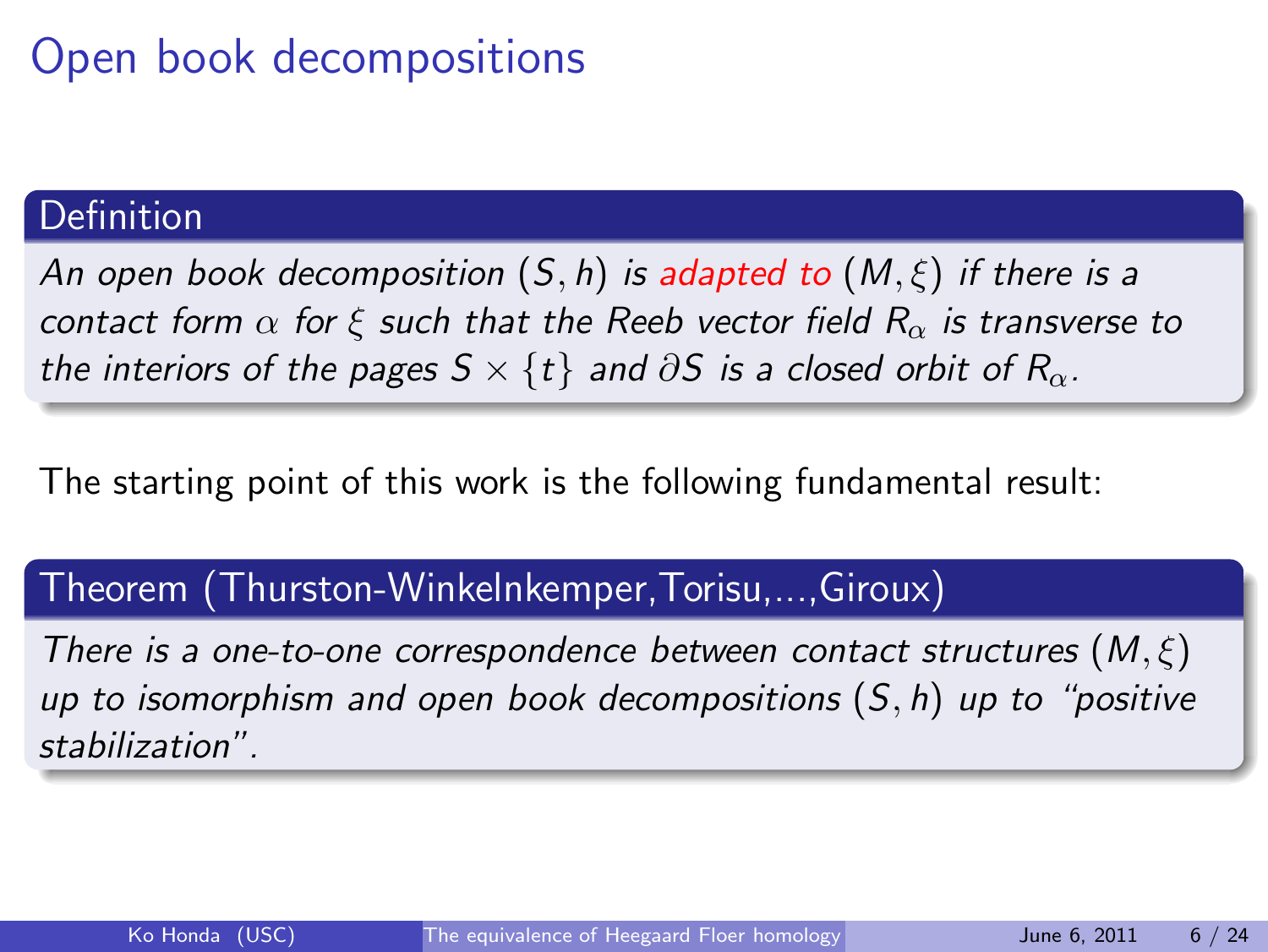### Embedded contact homology

ECH, due to Hutchings, is a variant of symplectic field theory, due to Eliashberg-Givental-Hofer.

Let  $\alpha$  be a contact form with non-degenerate Reeb vector field  $R_{\alpha}$ .

The generators of the ECH chain complex are orbit sets, i.e., finite multisets  $\mathsf{\Gamma}=\{(\gamma_i,m_i)\}$ , where  $\gamma_i$  is a simple (i.e., embedded) orbit of  $R_\alpha$ and  $m_i$  is a positive integer. (We use multiplicative notation  $\Gamma = \prod_i \gamma_i^{m_i}$ .)

To define the differentials, consider the symplectization  $(\mathbb{R} \times M, d(e^s\alpha))$ . An adapted almost complex structure J on  $\mathbb{R} \times M$  satisfies the following:

- $\bullet$  J takes  $\partial_{\epsilon}$  to  $R_{\alpha}$ :
- $\bullet$  J takes  $\xi$  to itself;
- $\bullet$  d $\alpha$ (v, Jv) > 0 for all nonzero v.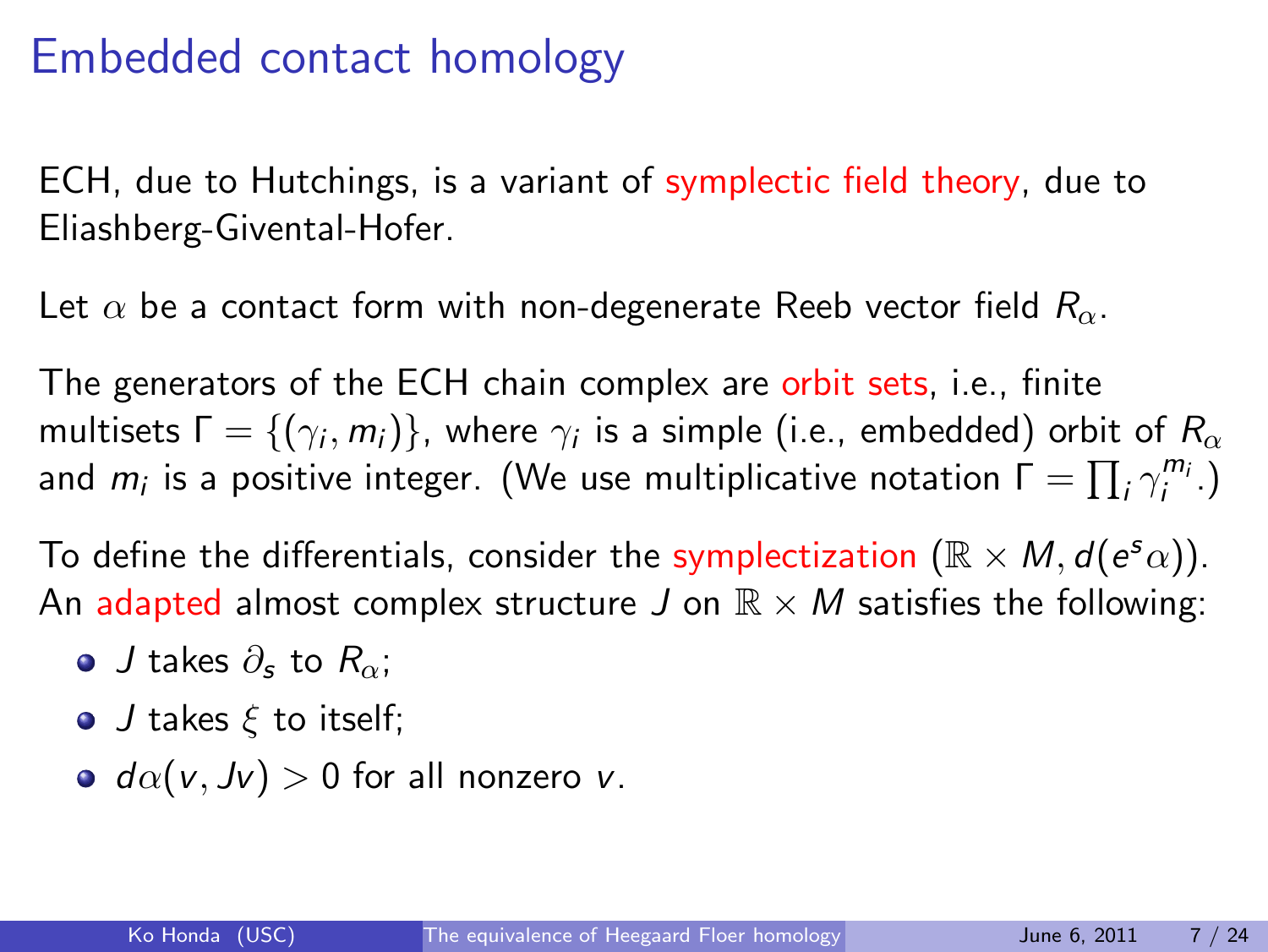### Embedded contact homology

Let  $\Gamma = \prod_i \gamma_i^{m_i}$  and  $\Gamma' = \prod_j (\gamma_j')$  $(j)^{m'_i}$  be orbit sets.

The differential  $\langle \partial \Gamma, \Gamma' \rangle$  counts "isolated" embedded J-holomorphic curves C in  $\mathbb{R} \times M$  which are asymptotic to cylinders over periodic orbits at both ends. The total multiplicity of  $\gamma_i$  at the positive end is  $m_i$  and the total multiplicity of  $\gamma_i'$  $j'$  at the negative end is  $m'_j$ .

The proof of  $\partial^2=0$  rather intricate and is due to Hutchings-Taubes.  $ECH(M, \alpha, J)$  is independent of the choice of  $\alpha$  and J by Taubes' isomorphism theorem with SWF; in particular there is currently no direct proof.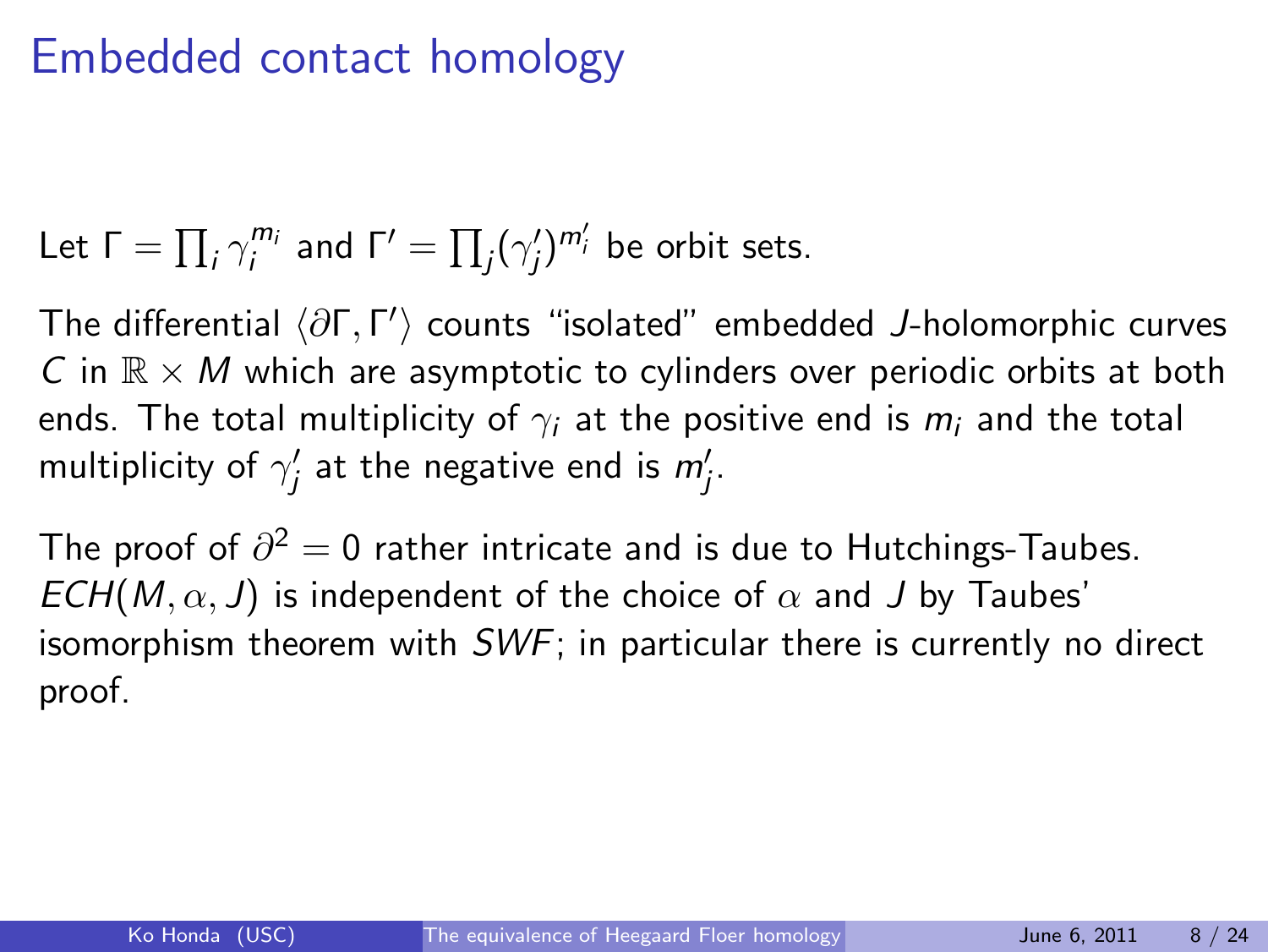### Reformulation of ECH

Let  $R_{\alpha}$  be a Reeb vector field which is adapted to the open book  $(S, h)$ . Recall that the binding  $\gamma_0$  is a closed orbit of  $R_\alpha$ . We want to get rid of the binding and express  $ECH(M, \alpha)$  in terms of data on

 $N = (S \times [0, 1])/(x, 1) \sim (h(x), 0).$ 

Since  $h|_{\partial \mathcal{S}}=id$ ,  $\partial \mathcal{N}$  is foliated by an  $\mathcal{S}^1$ -family of closed orbits. This Morse-Bott family can be perturbed into the pair e, h.

Let  $ECH_i(S, h)$  be ECH on N whose orbit sets intersect  $S \times \{t\}$  exactly i times.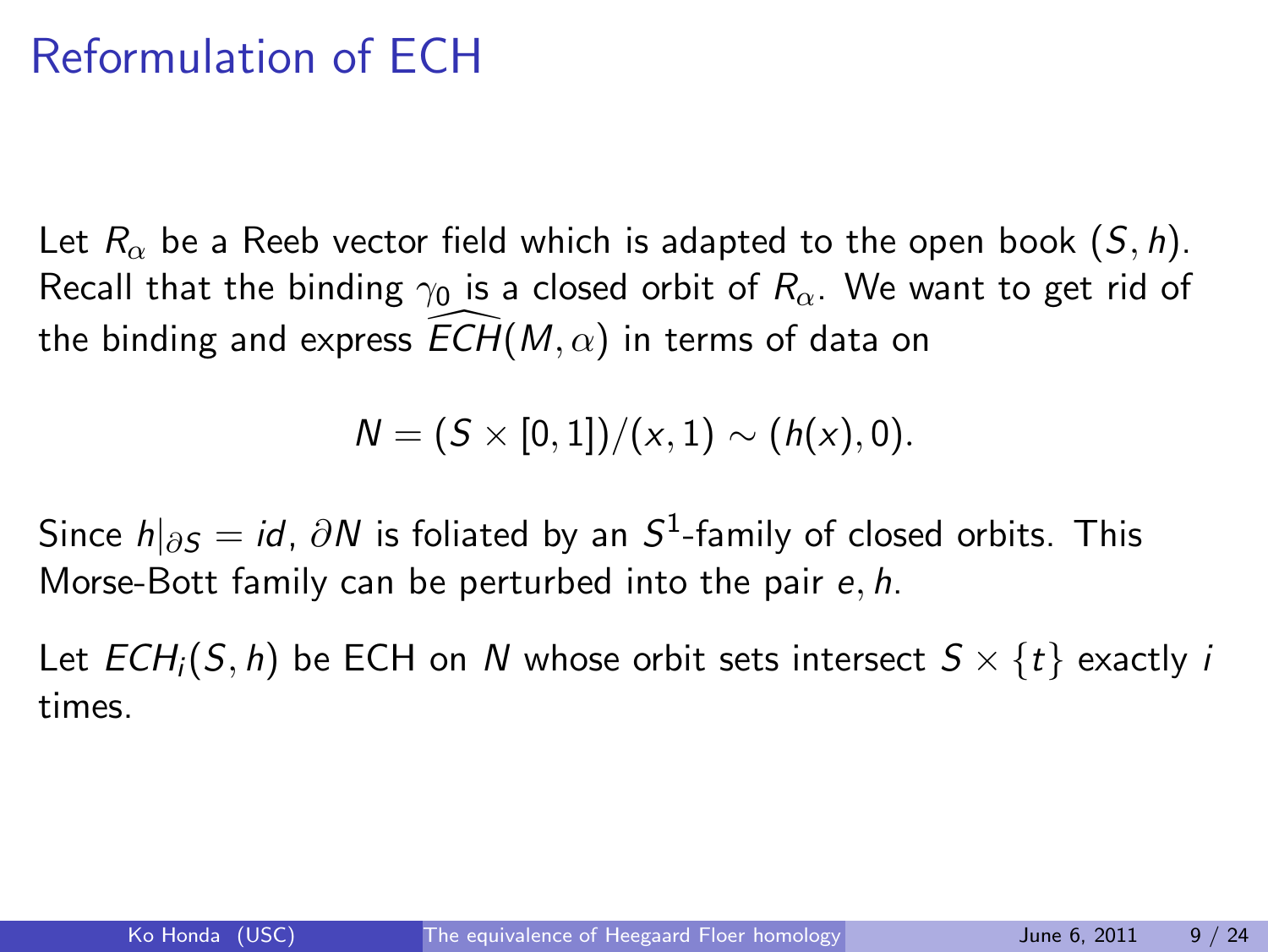# Reformulation of ECH

Consider the map induced by inclusion:

$$
ECH_i(S,h)\to ECH_{i+1}(S,h),
$$

 $Γ \mapsto eΓ$ .



#### Remark

We are viewing e as the unit 1. In ECH, the contact invariant for (M, ker  $\alpha$ ) is given by the empty set  $\emptyset$ , written multiplicatively as 1.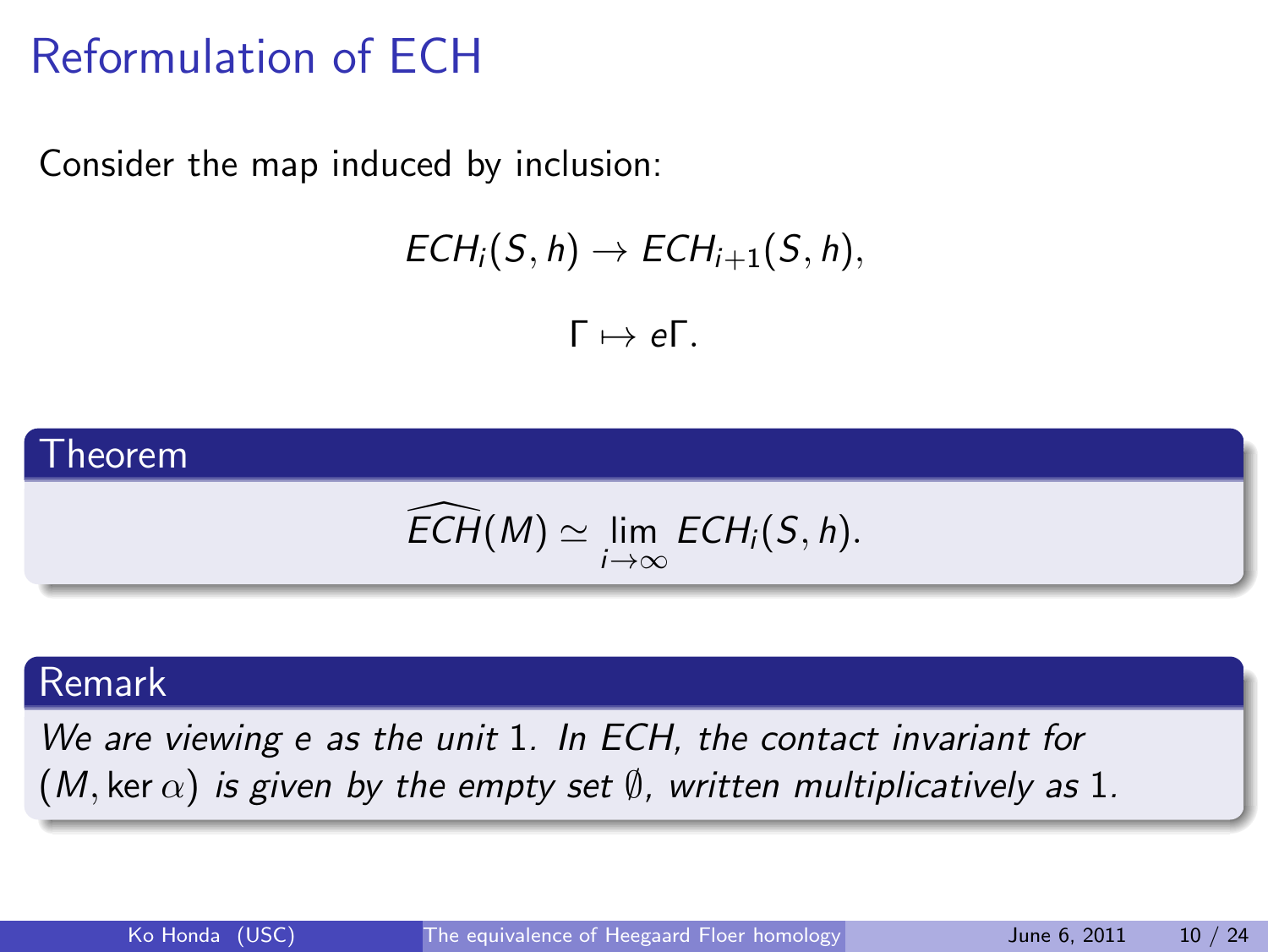#### Ideas of proof:

- **1** Effectively eliminate the binding by taking the slopes of Reeb orbits near  $\gamma_0$  to approach the meridian slope and use a direct limit argument.
- **2** An isolated holomorphic curve in  $\mathbb{R} \times M$  which intersects the cylinder  $\mathbb{R} \times \gamma_0$  over the binding once is equivalent to a holomorphic curve in  $\mathbb{R} \times N$  which has e at the negative end.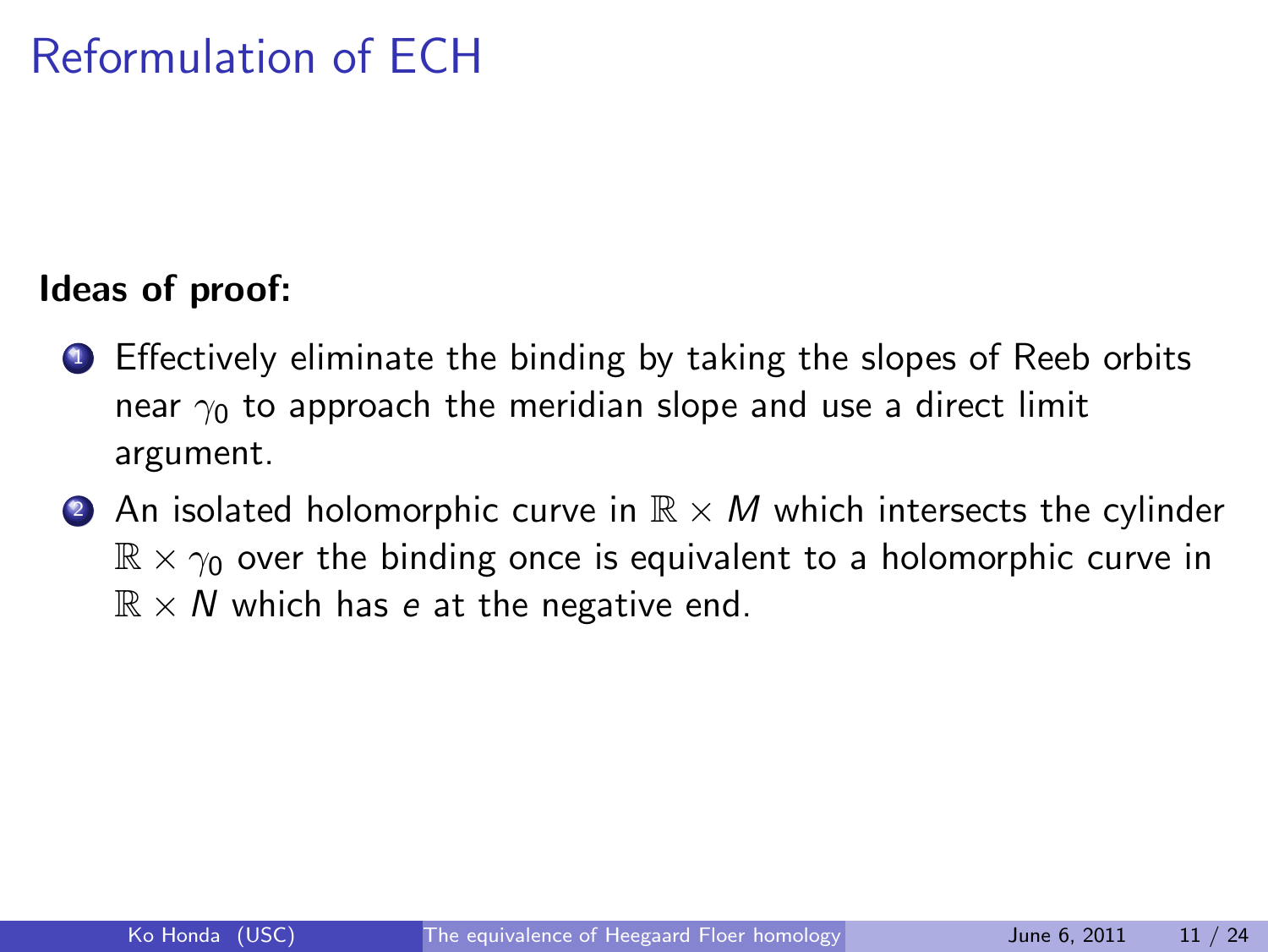# Reformulation of ECH

#### Remark

There is a symplectic/holomorphic fibration

$$
\pi:\mathbb{R}\times N\to\mathbb{R}\times S^1
$$

with fiber S, and we are now counting holomorphic multisections of  $\pi$ .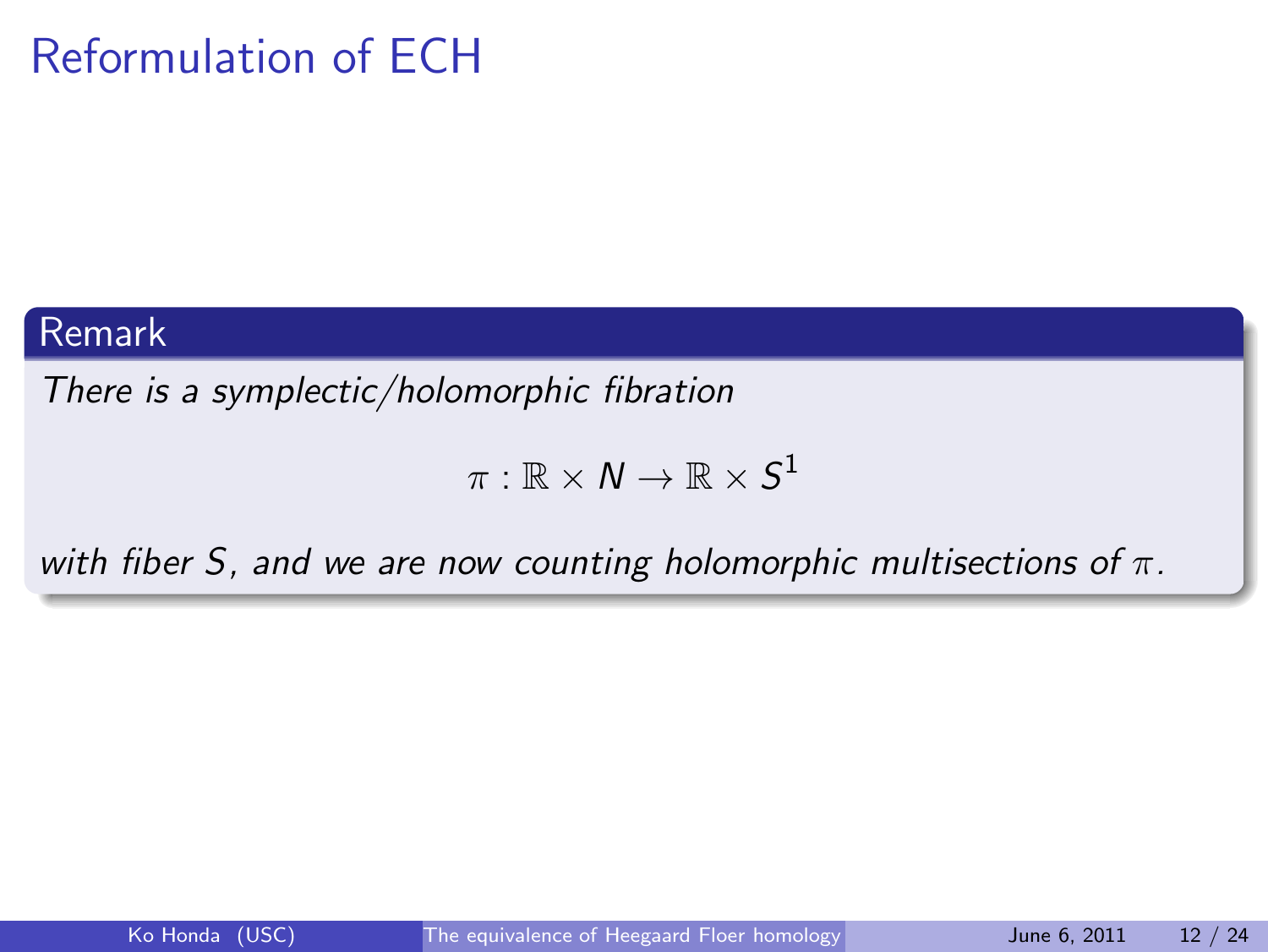# Heegaard Floer homology (à la Eliashberg-Lipshitz)

Let  $\Sigma$  be a Heegaard surface of M, i.e.,  $\Sigma$  splits M into two handlebodies  $H_{\alpha}$  and  $H_{\beta}$  of genus k.

Let  $\alpha = \{\alpha_1, \dots, \alpha_k\}$  be a pairwise disjoint collection of embedded curves such that the  $\alpha_i$  bound disks in  $H_\alpha$  and  $\Sigma-\cup_i\alpha_i$  is connected. Similarly define  $\beta=\{\beta_1,\ldots,\beta_k\}$ . Also pick a basepoint  $z\in \mathsf{\Sigma}-\cup_i\alpha_i-\cup_i\beta_i.$ 

Consider the 3-manifold  $[0,1] \times \Sigma$ . The chain complex  $\widehat{CF}(\Sigma, \alpha, \beta, z)$  is generated by k-tuples of "Reeb chords"  $\{[0,1] \times \{x_i\}, i = 1,\ldots,k\}$ , where  $\mathsf{x}_{i}\in \alpha_{i}\cap\beta_{\sigma(i)}$  for some permutation  $\sigma.$  We will often write  $\mathbf{x} = \{x_1, \ldots, x_k\}$  for a *k*-tuple of Reeb chords.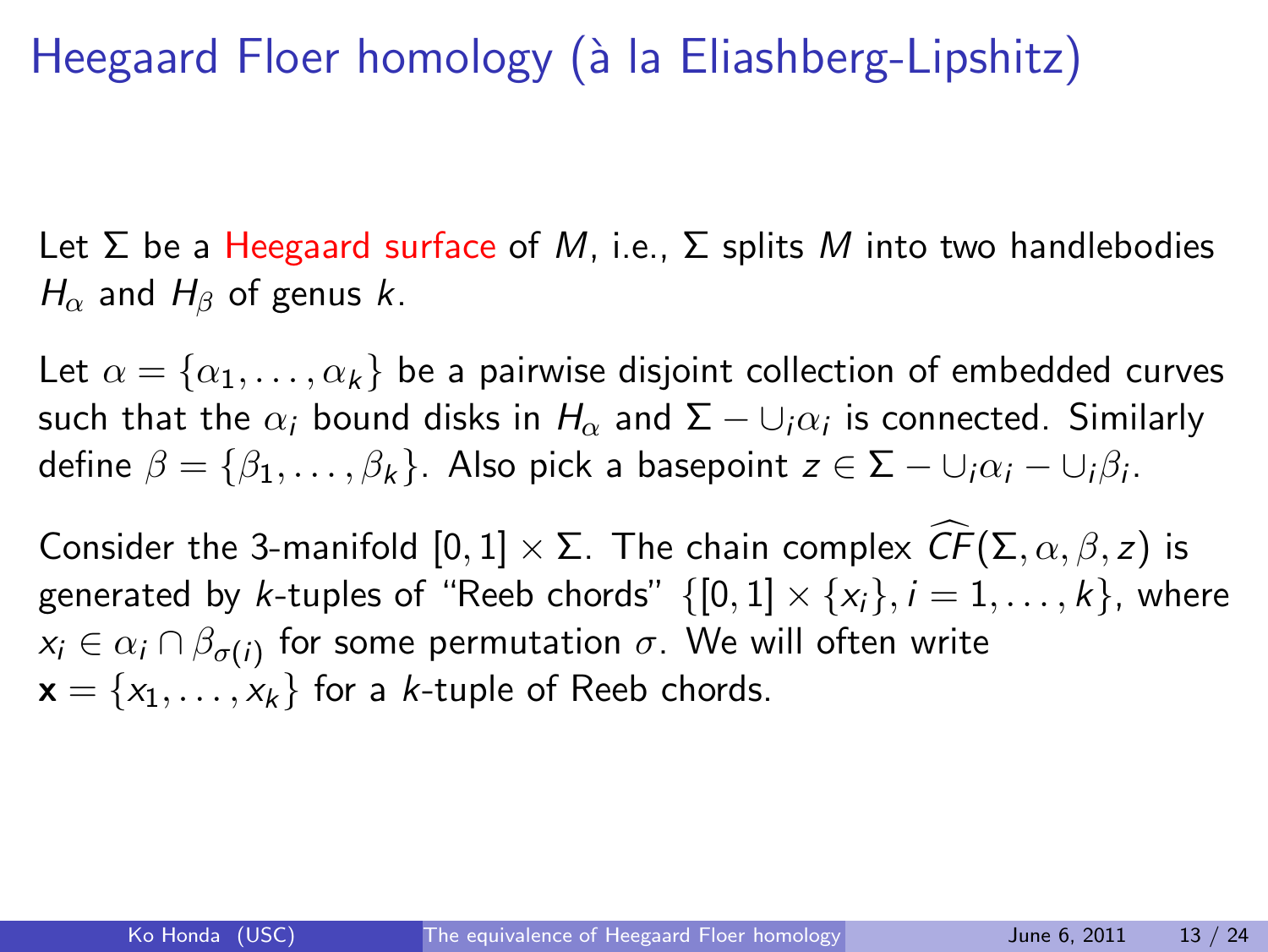# Heegaard Floer homology

### Remark

There is a symplectic/holomorphic fibration

$$
\pi:\mathbb{R}\times[0,1]\times\Sigma\to\mathbb{R}\times[0,1]
$$

with fiber  $\Sigma$ .

The differential  $\langle \partial \mathbf{x}, \mathbf{y} \rangle$  counts "isolated" embedded degree k holomorphic multisections C of  $\pi$  which satisfy the following:

- C is asymptotic to  $[0,1] \times \mathbf{x}$  at the positive end and to  $[0,1] \times \mathbf{y}$  at the negative end;
- $\partial C$  is a subset of  $(\mathbb{R} \times \{1\} \times \alpha) \cup (\mathbb{R} \times \{0\} \times \beta)$ , and uses each component of  $\mathbb{R} \times \{0\} \times \alpha$  and  $\mathbb{R} \times \{0\} \times \beta$  exactly once; and
- C does not intersect  $\mathbb{R} \times [0,1] \times \{z\}$ .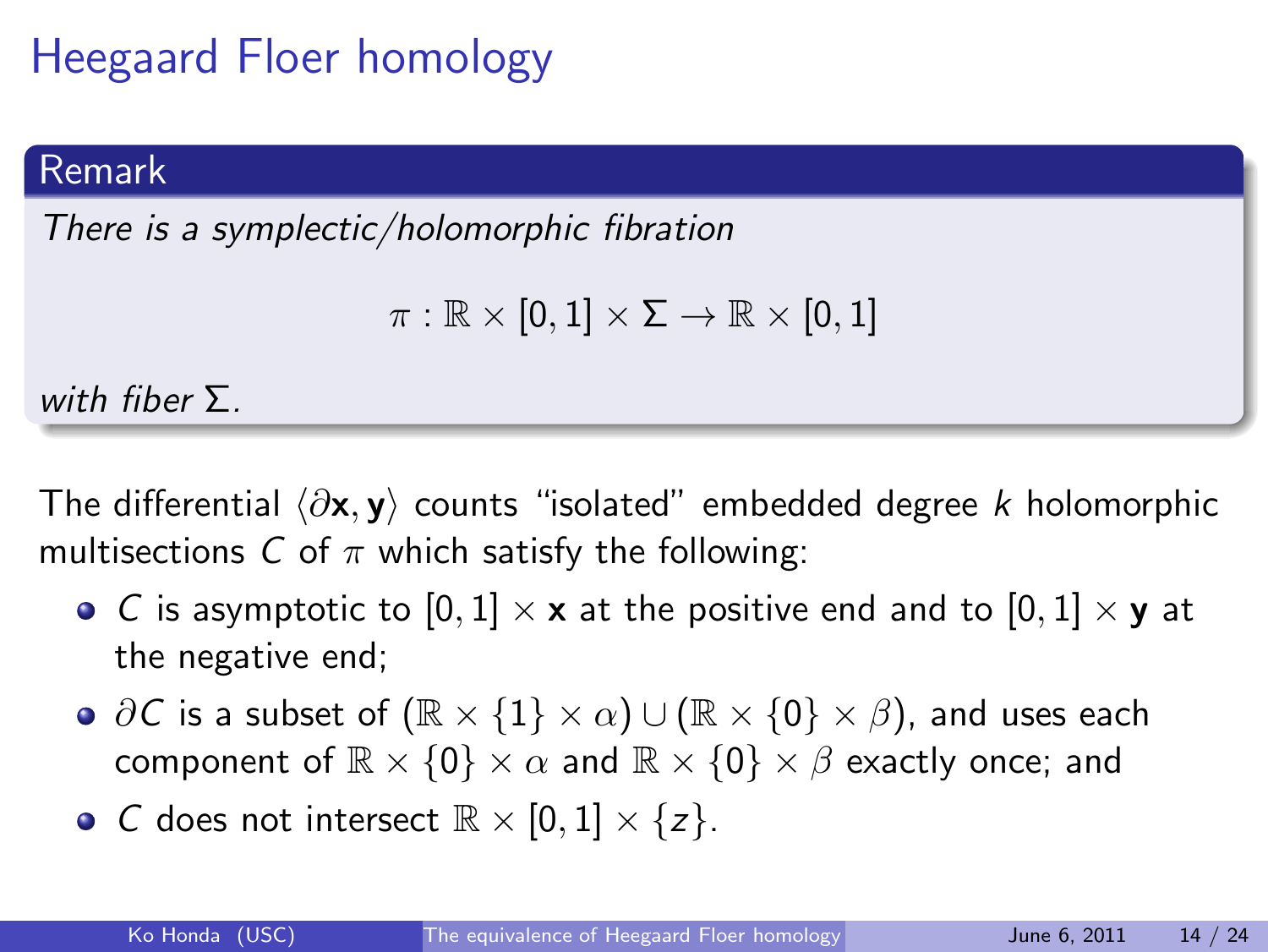### HF and open books à la H.-Kazez-Matić

A compatible Heegaard diagram for an open book is given as follows:

• Let 
$$
\Sigma = (S \times \{1/2\}) \cup -(S \times \{0\}).
$$

- **2** Pick a basis  $\{a_1, \ldots, a_{2g}\}$  of properly embedded arcs on S such that  $S-\cup_i a_i$  is a polygon. Here  $g=g(S)$ .
- 3) Let  $b_i$  be a pushoff of  $a_i$  in the direction of  $\partial S$  so that  $a_i \cap b_i$  is one point  $x_i$ .
- **4** Finally, let

$$
\alpha_i = \partial(a_i \times [0, 1/2]),
$$
  
\n
$$
\beta_i = \partial(b_i \times [1/2, 1])
$$
  
\n
$$
= (b_i \times \{1/2\}) \cup (h(b_i) \times \{0\}).
$$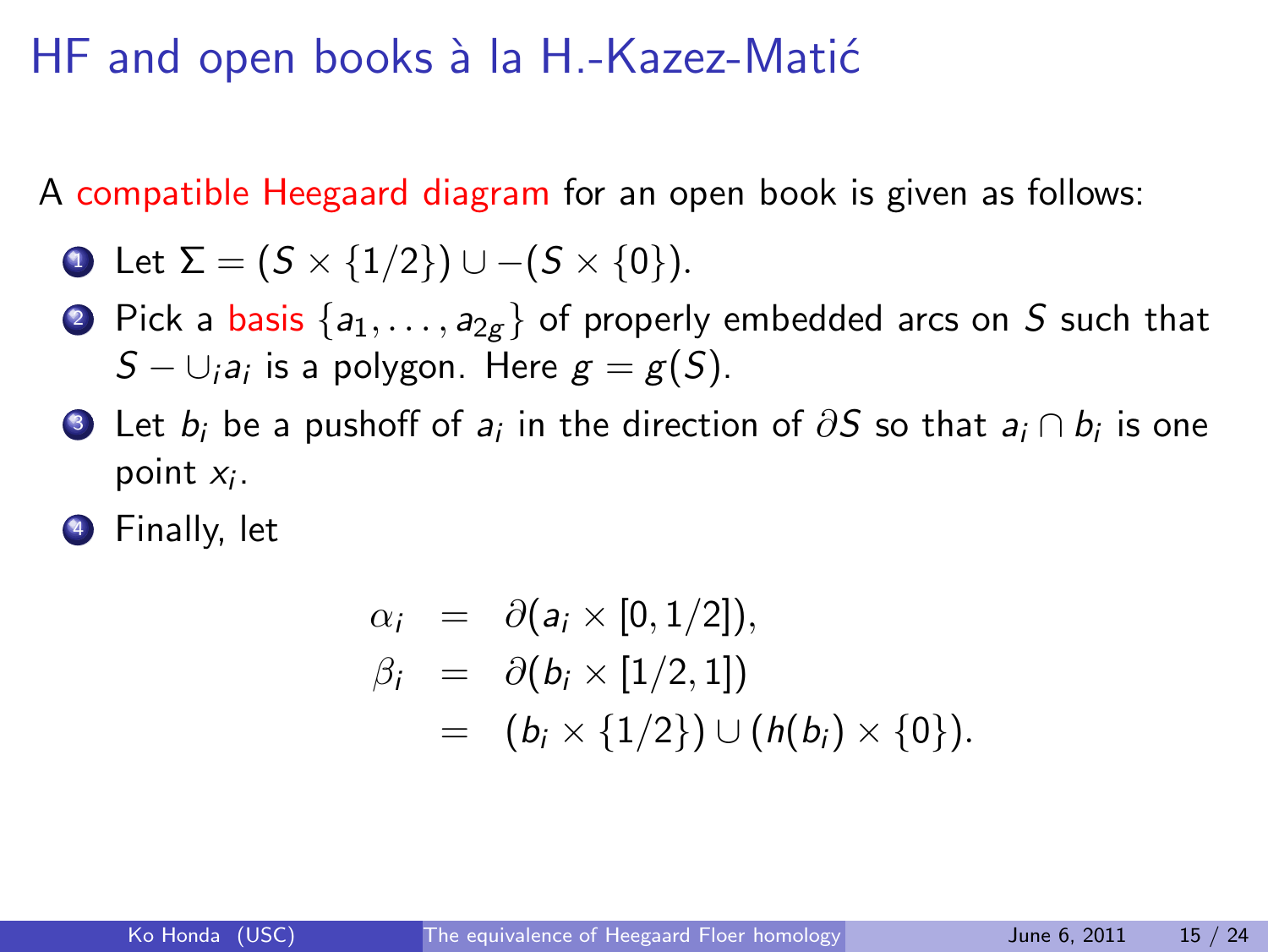# HF and open books

#### Remark

The 2g-tuple  $\{x_1, \ldots, x_{2g}\}$  gives rise to the contact invariant

$$
c(M,\xi)\in \widehat{HF}(\beta,\alpha)=\widehat{HF}(-M)
$$

of the contact structure  $(M,\xi)$  corresponding to the open book  $(S,h)$ , and all of the interesting activity occurs on  $S \times \{0\}$ .

If we place two copies of  $x_i$  on the boundary of  $S \times \{0\}$ , then:

$$
\widehat{\mathit{CF}}(\Sigma,\beta,\alpha)=\widehat{\mathit{CF}}(S\times\{0\},\mathbf{a},\mathit{h}(\mathbf{a})).
$$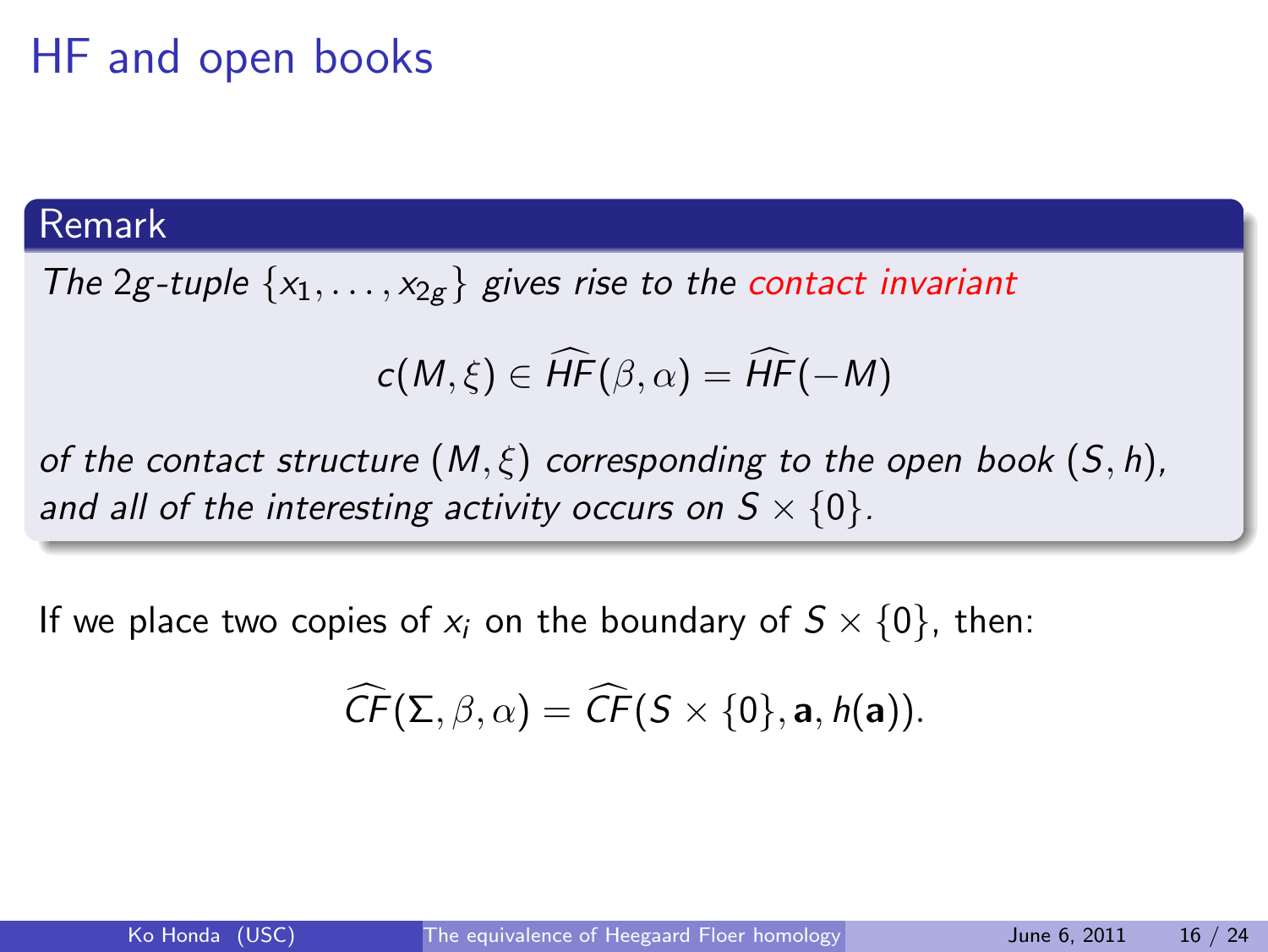### HF and open books

#### Remark

On the ECH side, the contact invariant for  $(M, \xi)$  is generated by the empty set. This suggests that

$$
\textbf{y}=\{y_1,\ldots,y_k,x_{i_1},\ldots,x_{i_{2g-k}}\}
$$

corresponds to an orbit set which intersects a page k times.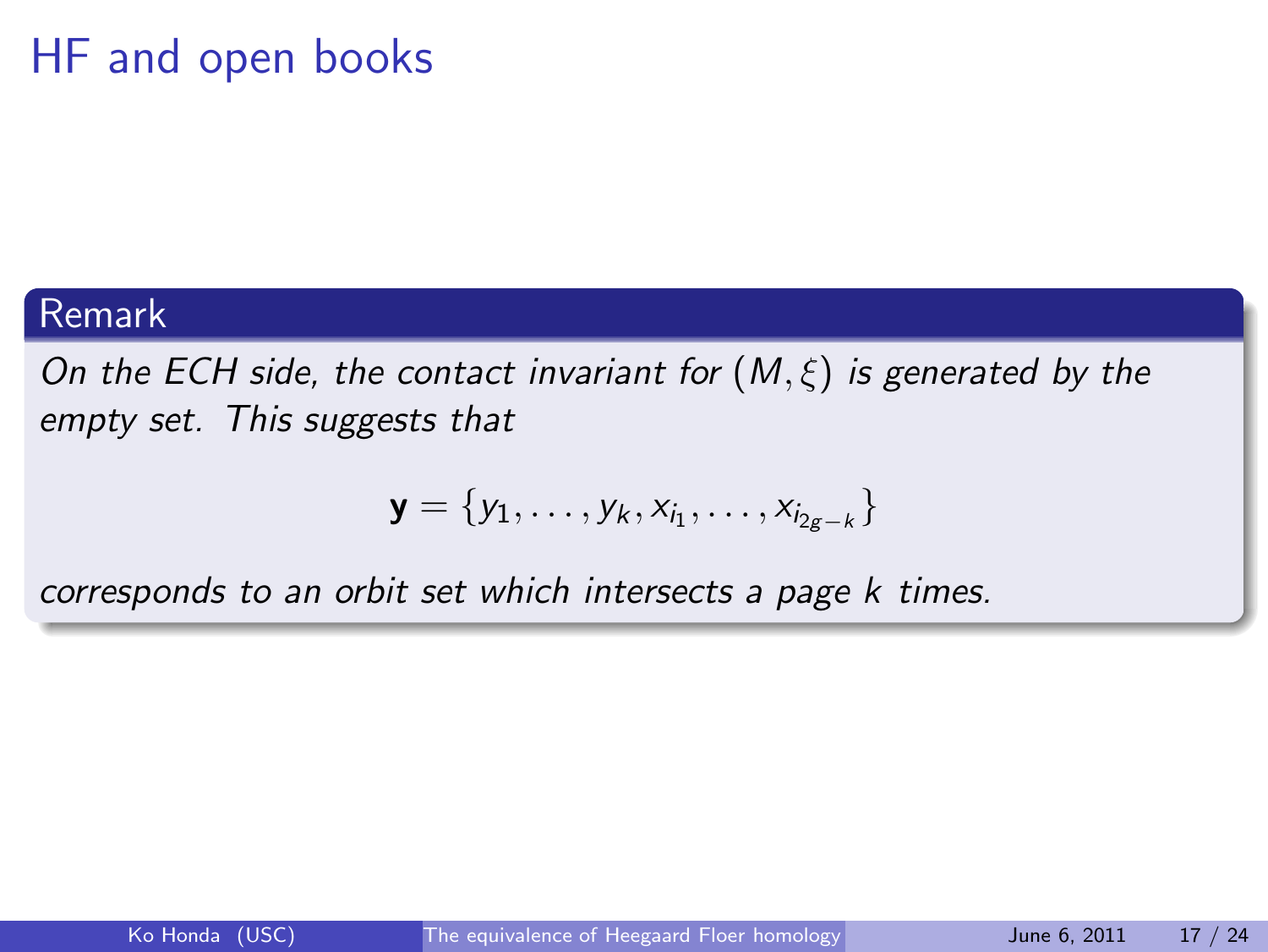### HF and open books

#### Remark

We are now counting "isolated" embedded holomorphic degree 2g multisections of  $\pi : \mathbb{R} \times [0,1] \times S \to \mathbb{R} \times [0,1]$ .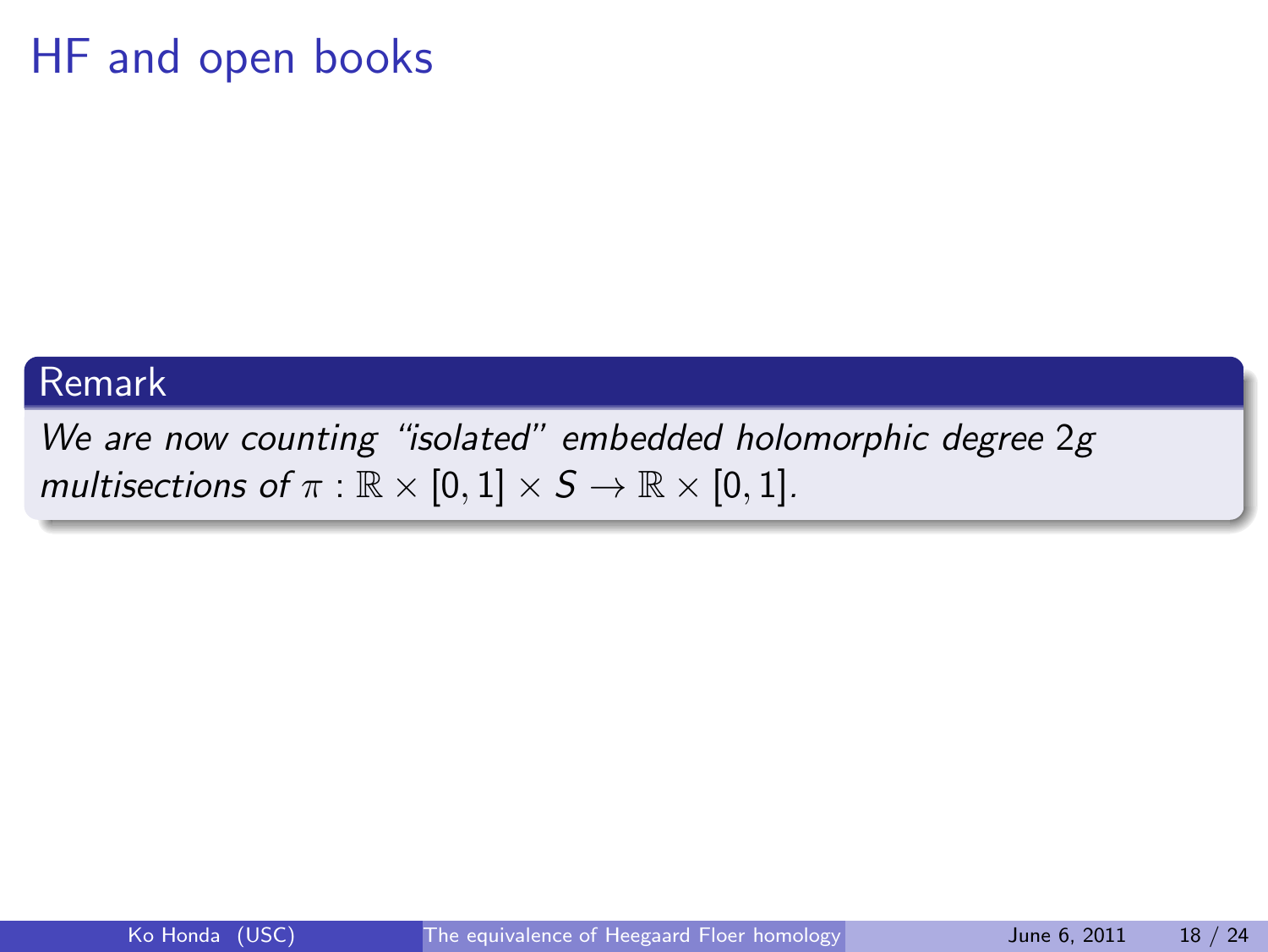### Broken closed strings

As an intermediary between  $\mathbf{y} = \{y_1, \ldots, y_{2g}\}$  and  $\Gamma$ , we consider a broken closed string  $\gamma_{\mathbf{v}}$ , i.e., a collection of closed curves in N, obtained by concatenating:

• 
$$
[0,1] \times y_i
$$
,  $i = 1, ..., 2g$ , and

 $\{0\}\times c_i,\ i=1,\ldots,2g,$  where  $c_i$  is a subarc of  $h(a_i)$  which connects  $h(x_{\sigma(i)})$  to  $x_i$ .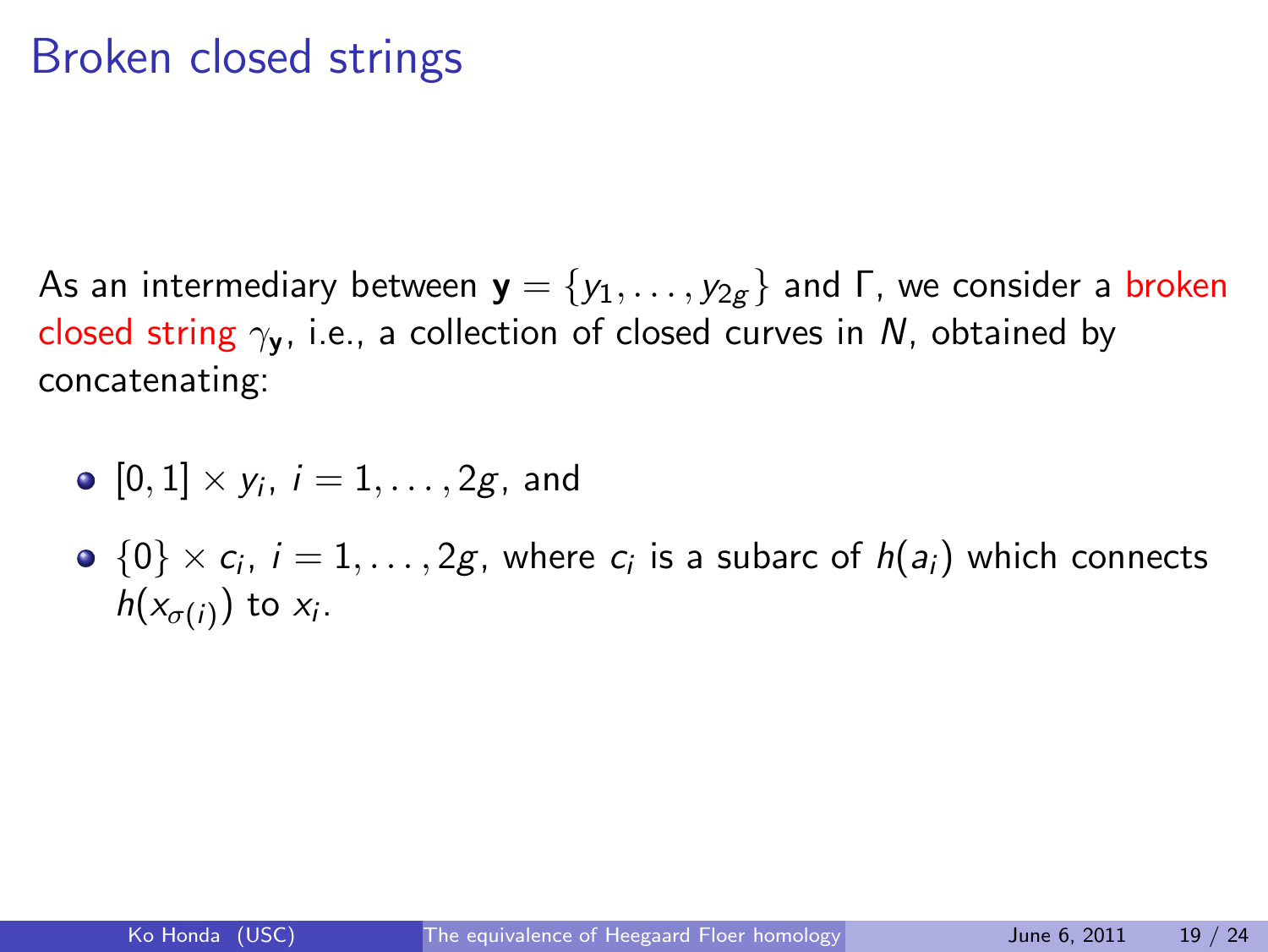### Defining the chain map

We now define a chain map

$$
\Phi: \widehat{CF}(S, \mathbf{a}, h(\mathbf{a})) \to ECC_{2g}(S, h),
$$

obtained by counting "isolated" degree  $2g$  holomorphic multisections in a certain symplectic fibration  $\pi : W_+ \to B_+$  which approach y at the positive end and Γ at the negative end. The chain map is motivated by the work of Seidel and Donaldson-Smith.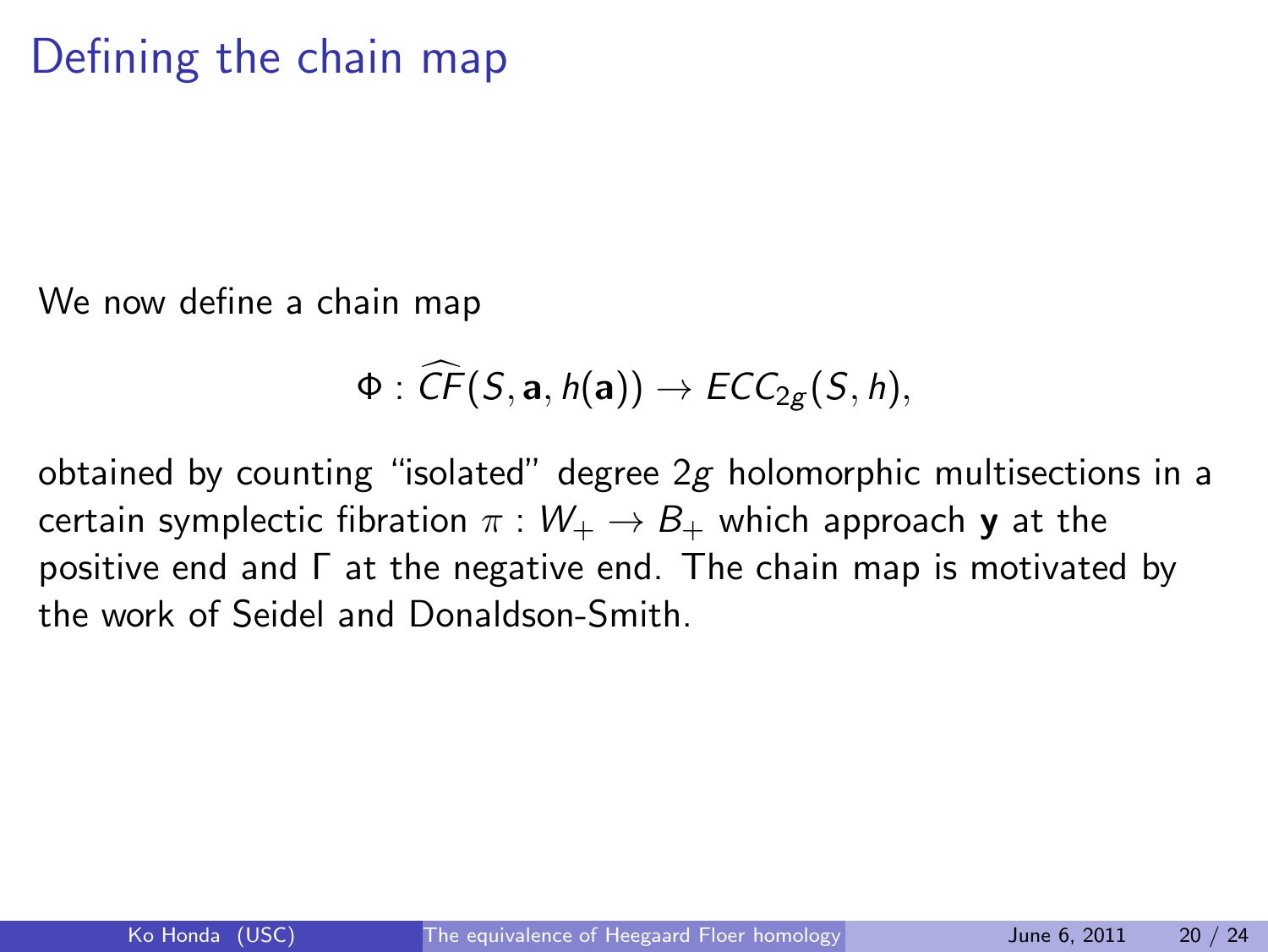### Defining the chain map

The fibration  $\pi:W_+\to B_+$  is the restriction of  $\pi:\mathbb{R}\times\mathcal{N}\to\mathbb{R}\times S^1$  to the base  $B_+$ , given below:



Figure: The base  $B_{+}$ .

In particular, the fibers are  $\simeq$  S.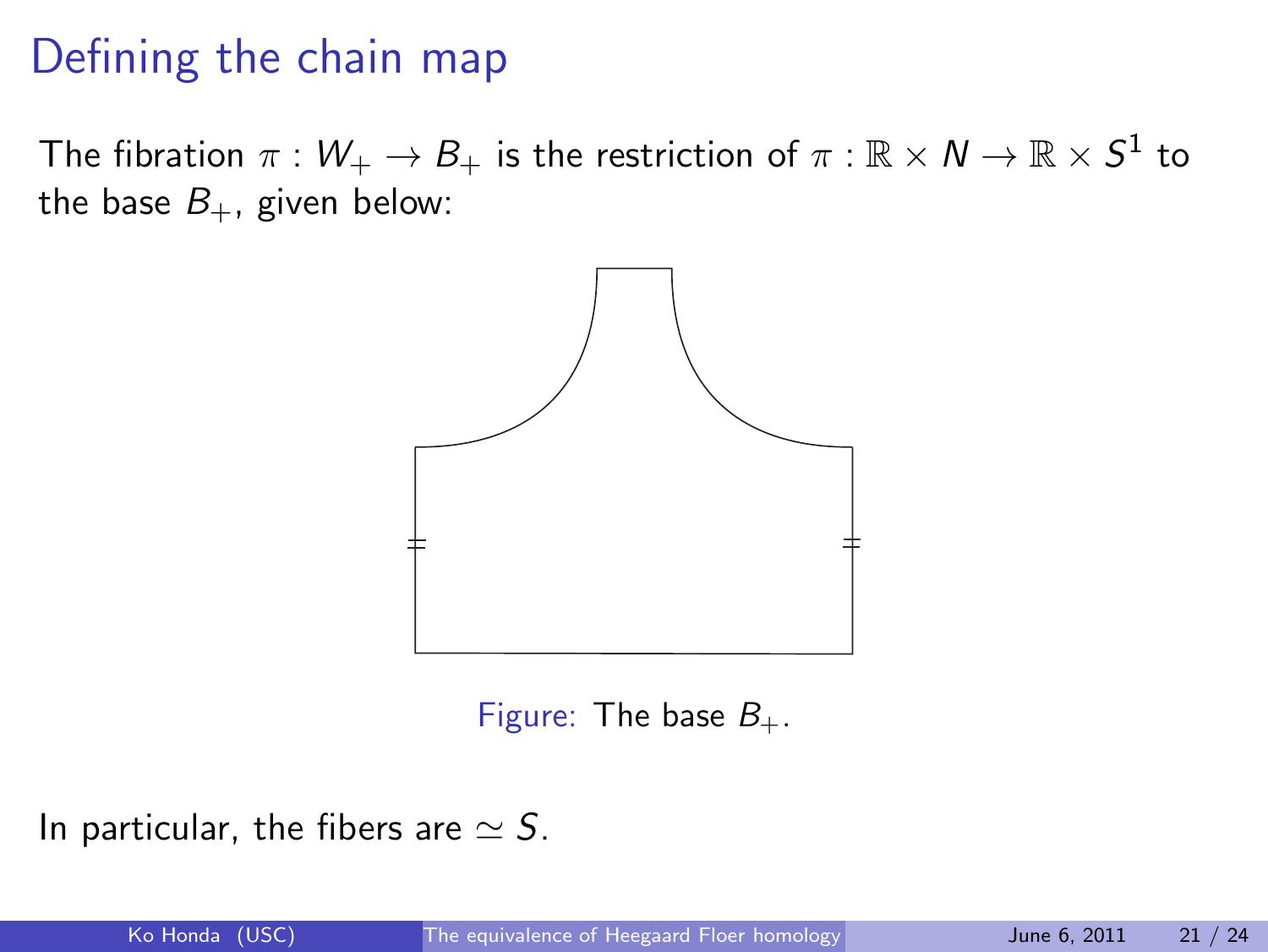### Defining the chain map

Lagrangian boundary condition: Place a copy of  $a_i$  on one fiber  $\pi^{-1}(\rho),$ where  $p \in \partial B_+$ . Apply parallel transport to  $a_i$  along  $\partial B_+$ . Then it sweeps out a Lagrangian  $L_i$  which restricts to (a subset of)  $\mathbb{R} \times \{1\} \times a_i$  and  $\mathbb{R} \times \{0\} \times h(a_i)$  at the positive end.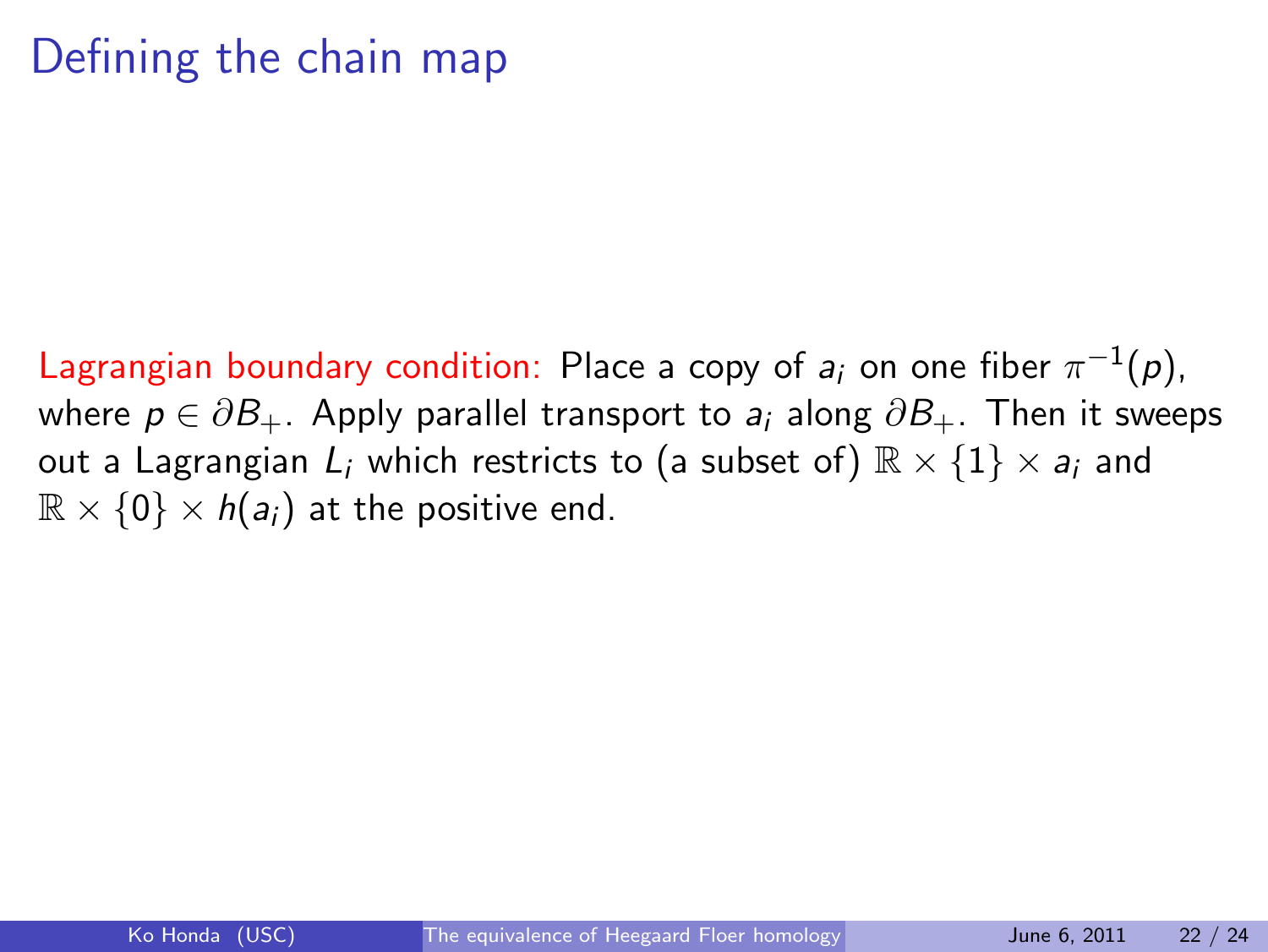# The isomorphism

#### Theorem

Φ is a chain map which induces an isomorphism on the level of homology.

### Proof.

Define an inverse map

$$
\Psi: \mathit{ECC}_{2g}(S, h) \to \widehat{\mathit{CF}}(S, a, h(a)),
$$

in a similar manner. Then  $\Psi \circ \Phi$  and  $\Phi \circ \Psi$  are chain homotopic to the identity by degenerating the base.